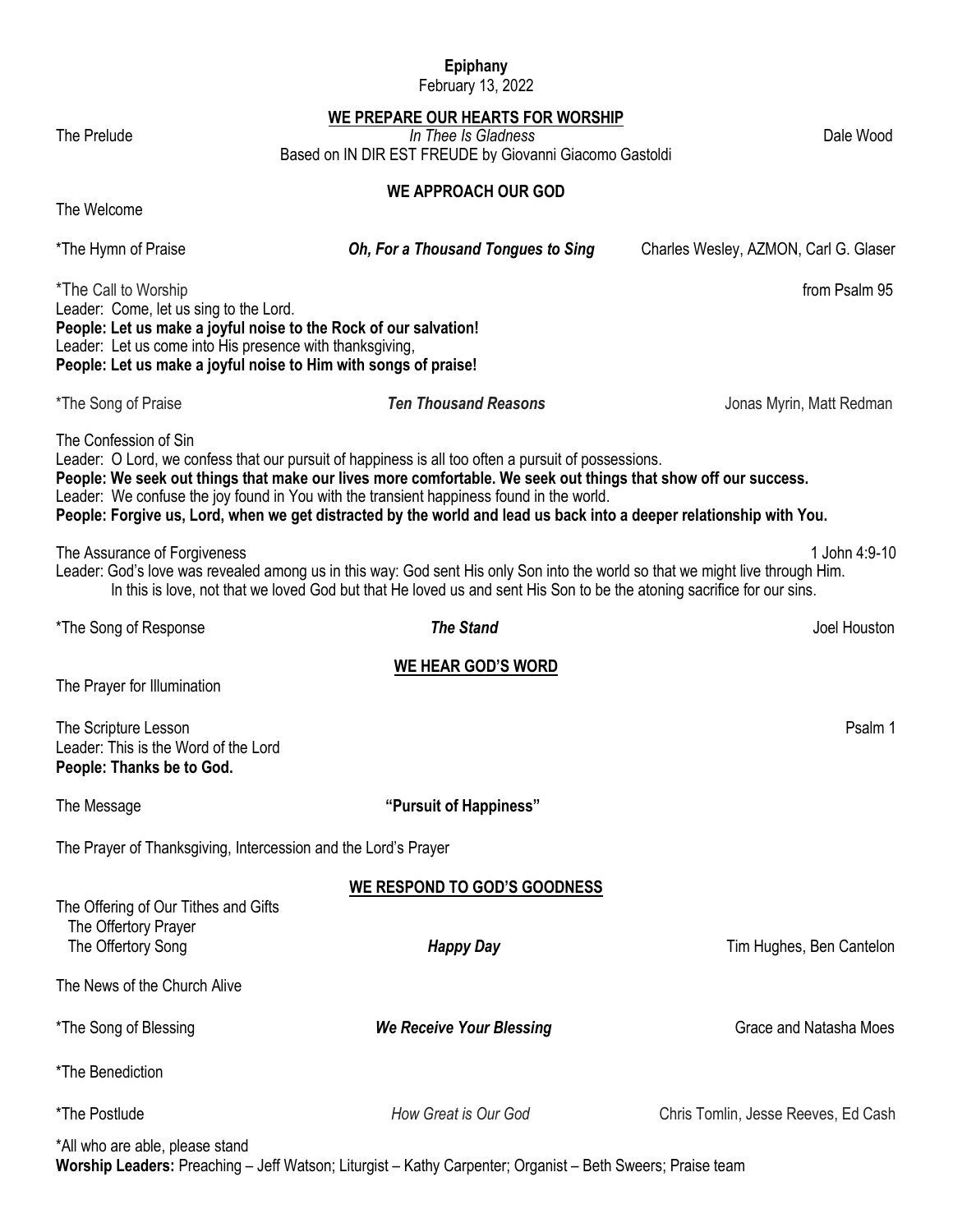#### **Please follow our church social media pages**:

Instagram: frcgrandville Facebook: First Reformed Church

#### **Stewardship Update:**

| \$11,435.00 |
|-------------|
| 6,249.00    |
| \$17,684.00 |
|             |

| Average weekly offering needed |              |
|--------------------------------|--------------|
| to make 2022 budget            | \$18,258.00  |
| 2022 Annual budget             | \$949,429.00 |
| Text to Give - 616-208-4301    |              |

#### **TODAY'S HAPPENINGS**

### **Sunday Children's Programming Schedule:**

**1st and 2nd Sunday of the month:**

Nursery ages - can be dropped off in the nursery when you arrive & picked up after the worship service. Ages 3 years – Kindergarten can be dropped off in room #113 South when you arrive and picked up after the worship service. 1st Grade-5th Grade can be dropped off in the downstairs Assembly Room when you arrive and picked up after the worship service.

**Middle School** (6th - 8th grades) & **High School** (9th - 12th grades) **Sunday School** meets in the Youth Lounge following worship. Donuts provided.

**Middle School youth group** meets on Sundays from 4:00pm - 5:30pm in the Youth gym.

**High School youth group** meets on Sundays from 6:30pm - 8:00pm in the Youth gym.

#### **YOUTH HAPPENINGS**

Young Life (9<sup>th</sup>-12<sup>th</sup> grade) – meets Monday, February 14, at 7:27pm at church. Questions? Contact Jon Hull at [jon@firstgrandville.org](mailto:jon@firstgrandville.org) or 517-803-5686.

WyldLife (7<sup>th</sup>-8<sup>th</sup> grade) – Meets the 1<sup>st</sup> & 3<sup>rd</sup> Tuesdays of the month in the Family Life Center. Contact Paige Corfixsen – 616-710-0865 or Emma Kukla – 616-666-4811 with questions.

**High School Winter Retreat –** Spring Hill – February 18 - 20. Cost is \$155. Email Jeff if you are interested - [jeffw@firstgrandville.org](mailto:jeffw@firstgrandville.org)

#### **Youth Mission Trip fundraisers:**

- **Pop can drive**  There will be a labeled trash can in the Youth Lounge all year for you to drop off your empty cans.
- **FOCUS dinner fundraiser**  February 23 from 5:30 to 6:30pm.

**Maple Tree Preschool Registration** - Preschool registration for 2022-2023 has begun! If you know of a family looking for a preschool, please have them check out [www.mapletreepreschool.org](http://www.mapletreepreschool.org/) and [Maple Tree Preschool's](https://www.facebook.com/Maple-Tree-Preschool-107534002642706) Facebook page.

**College Scholarships:** Scholarship forms are available in the office or online. These are for anyone who is a member of church and going to college in Fall 2022. They are due in the office no later than **Friday, April 8, at noon.**

#### **OTHER HAPPENINGS**

**Anna Circle** – meets the 2nd and 4th Tuesdays of the month from 9:30am – 11:00am in the upstairs small adult ed room. We are studying the book *No Offense* by Craig Groeschel.

**Esther Circle** – meets the 1<sup>st</sup> Tuesday of the month at 9:30am in the upstairs adult ed room. We are studying the Twenty Third Psalm.

**Women in the Word** – meets Wednesday mornings at 9:30am in the upstairs adult ed room. The study for this week includes pages 285-295. Questions? Call Marilyn Stelma – 616-450-6008

**Men's Bible Study** meets on the second and fourth Thursday of each month at 2:30 PM. We meet at Marge's Donut Den, 1751 28th St., Wyoming, MI. Our leaders are David Bast and Mark Davis. All are welcome!

**Bells of Joy –** Tuesdays, 6:30pm

**Chancel Choir** – Wednesdays, 7:00 – 8:00pm